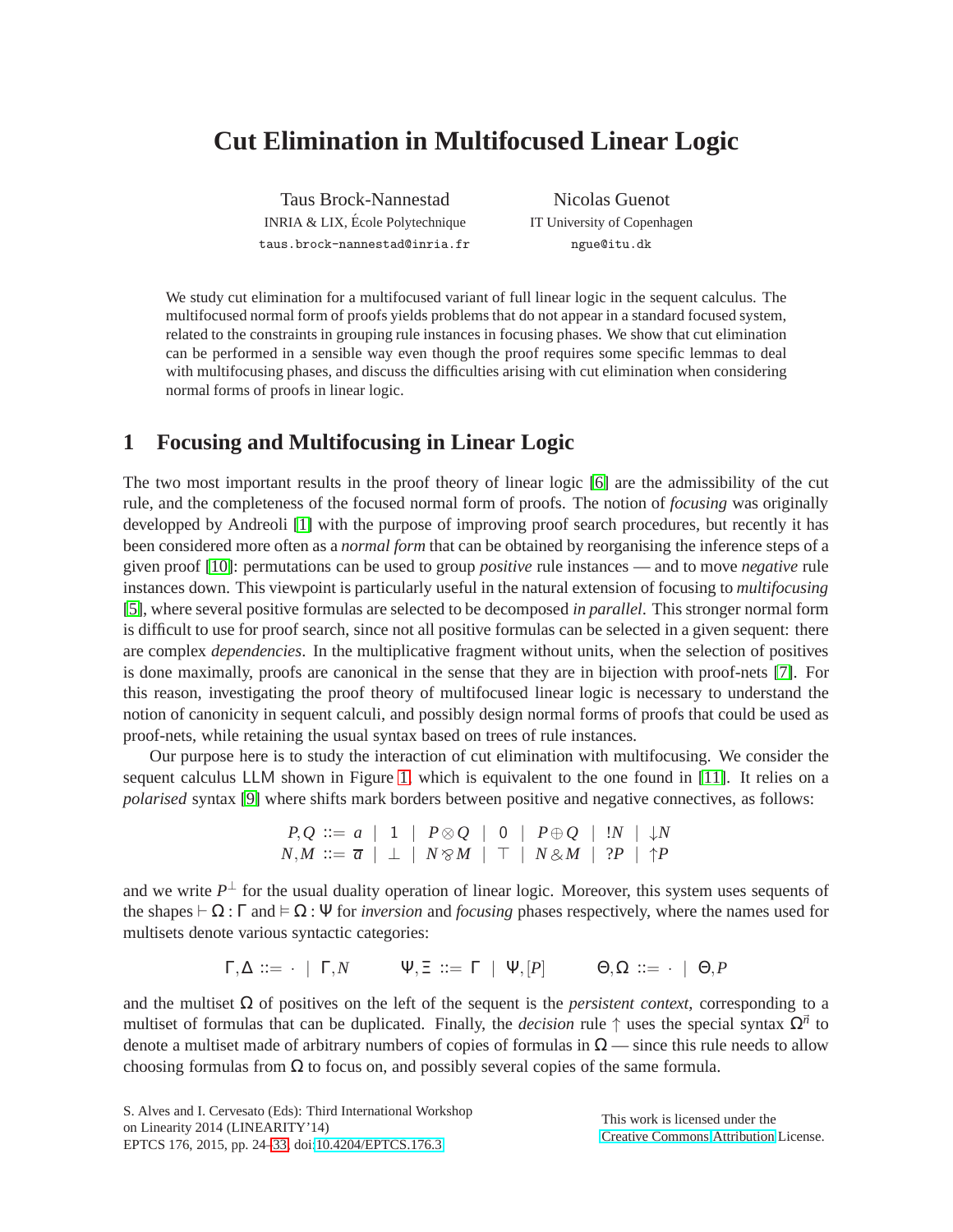| $ax \overline{\vDash Q : \overline{a}, [a]}$                                                               | $\downarrow \frac{\vdash \Omega : \Gamma, \Delta}{\models \Omega : \Gamma, [\downarrow \Delta]}$                                           | $\uparrow \frac{\vDash \Omega : [\Omega^{\vec{n}}], \Psi, [\Theta]}{\vDash \Omega : \Psi, \uparrow \Theta}$             |
|------------------------------------------------------------------------------------------------------------|--------------------------------------------------------------------------------------------------------------------------------------------|-------------------------------------------------------------------------------------------------------------------------|
| $\vdash \Omega : \Gamma$<br>$1\overline{\vDash \Omega : [1]}$<br>$\overline{\vdash \Omega : \Gamma, \bot}$ | $\otimes \frac{\vdash \Omega \text{ : } \Gamma, N, M}{\vdash \Omega \text{ : } \Gamma, N \otimes M}$                                       | $\otimes \frac{\vDash \Omega : \Psi , [P] \quad \vDash \Omega : \Xi , [Q]}{\vDash \Omega : \Psi , \Xi , [P \otimes Q]}$ |
| $\top$ $\frac{1}{\vdash \Omega : \Gamma, \top}$                                                            | $\otimes \frac{\vdash \Omega \text{ : } \Gamma, N \quad \vdash \Omega \text{ : } \Gamma, M}{\vdash \Omega \text{ : } \Gamma, N \otimes M}$ | $? \frac{\vdash \Omega, P : \Gamma}{\vdash \Omega : \Gamma, ?P}$                                                        |
| $\models \Omega : \Psi, [P] \ \overline{\models \Omega : \Psi, [P \oplus Q]}$                              | $\oplus_R$ $\frac{\vDash \Omega : \Psi, [Q]}{\vDash \Omega : \Psi, [P \oplus Q]}$                                                          | $:\frac{\vdash \Omega : N}{\vDash \Omega : [!N]}$                                                                       |

<span id="page-1-0"></span>Figure 1: Multifocused sequent calculus LLM for linear logic

The most important rules for multifocusing are the  $\uparrow$  and  $\downarrow$  rules, that start and end the focusing phases, respectively. These two rules act on multisets of formulas rather than on single formulas, and in particular it is important that all foci are *blurred* at once in the ↓ rule, so that the different phases are clearly separated. They come with side conditions:

- in the  $\uparrow$  rule, either  $\Omega^{\vec{n}}$  or  $\Theta$  must be non-empty, and
- in the  $\downarrow$  rule, the multiset  $\Delta$  must be non-empty.

The LLM system is slightly different from other presentations [\[5,](#page-8-2) [11\]](#page-9-2) in that it does not enforce maximal inversion of negative formulas before a focusing phase can start. From the viewpoint of cut elimination, it makes no difference, and proving the admissibility of cut for the more permissive system implies that cut elimination holds for the corresponding system where inversion is performed maximally. Moreover, we are interested in developing a proof technique for admissibility of cut in multifocused systems that could be used when negative formulas are treated differently.

<span id="page-1-1"></span>**Example 1.** The proof shown below uses multifocusing to treat the formulas  $\uparrow$ ( $a \otimes \downarrow \overline{b}$ ) and  $\uparrow$ ( $c \otimes \downarrow \overline{d}$ ) in *one single focusing phase. Notice that the two lower instances of the* ⊗ *rule could be permuted, but this is irrelevant here since a multifocusing phase should be considered as a " black box ". Also, this proof is maximally multifocused, since in both instances of the* ↑ *rule, all positive formulas that could be picked are focused.*

$$
\begin{array}{c}\n\text{ax } \frac{\mathbf{a} \times \mathbf{b} \cdot \mathbf{b}}{\mathbf{b} \cdot \mathbf{b} \cdot \mathbf{b}} = \mathbf{a} \cdot \mathbf{b} \cdot \mathbf{c} \\
\hline\n\text{ax } \frac{\mathbf{b} \cdot \mathbf{b} \cdot \mathbf{c}}{\mathbf{b} \cdot \mathbf{c} \cdot \mathbf{b} \cdot \mathbf{d}} = \mathbf{b} \cdot \mathbf{b} \cdot \mathbf{c} \\
\text{ax } \frac{\mathbf{a} \times \mathbf{b} \cdot \mathbf{c}}{\mathbf{b} \cdot \mathbf{c} \cdot \mathbf{c}} = \mathbf{b} \cdot \mathbf{c} \cdot \mathbf{c} \cdot \mathbf{c} \\
\hline\n\text{ax } \frac{\mathbf{b} \cdot \mathbf{c} \cdot \mathbf{c}}{\mathbf{b} \cdot \mathbf{c} \cdot \mathbf{c}} = \mathbf{b} \cdot \mathbf{c} \cdot \mathbf{c} \cdot \mathbf{c} \\
\hline\n\text{ax } \frac{\mathbf{b} \cdot \mathbf{c} \cdot \mathbf{c}}{\mathbf{b} \cdot \mathbf{c} \cdot \mathbf{c}} = \mathbf{b} \cdot \mathbf{c} \cdot \mathbf{c} \cdot \mathbf{c} \cdot \mathbf{c} \cdot \mathbf{c} \cdot \mathbf{c} \cdot \mathbf{c} \cdot \mathbf{c} \\
\hline\n\text{ax } \frac{\mathbf{b} \cdot \mathbf{c} \cdot \mathbf{c}}{\mathbf{b} \cdot \mathbf{c} \cdot \mathbf{c} \cdot \mathbf{c}} = \mathbf{b} \cdot \mathbf{c} \cdot \mathbf{c} \cdot \mathbf{c} \cdot \mathbf{c} \cdot \mathbf{c} \cdot \mathbf{c} \cdot \mathbf{c} \cdot \mathbf{c} \cdot \mathbf{c} \cdot \mathbf{c} \cdot \mathbf{c} \\
\hline\n\text{ax } \frac{\mathbf{b} \cdot \mathbf{c} \cdot \mathbf{c}}{\mathbf{b} \cdot \mathbf{c} \cdot \mathbf{c} \cdot \mathbf{c}} = \mathbf{c} \cdot \mathbf{c} \cdot \mathbf{c} \cdot \mathbf{b} \cdot \mathbf{c} \cdot \mathbf{c} \cdot \mathbf{c} \cdot \mathbf{c} \cdot \mathbf{c}
$$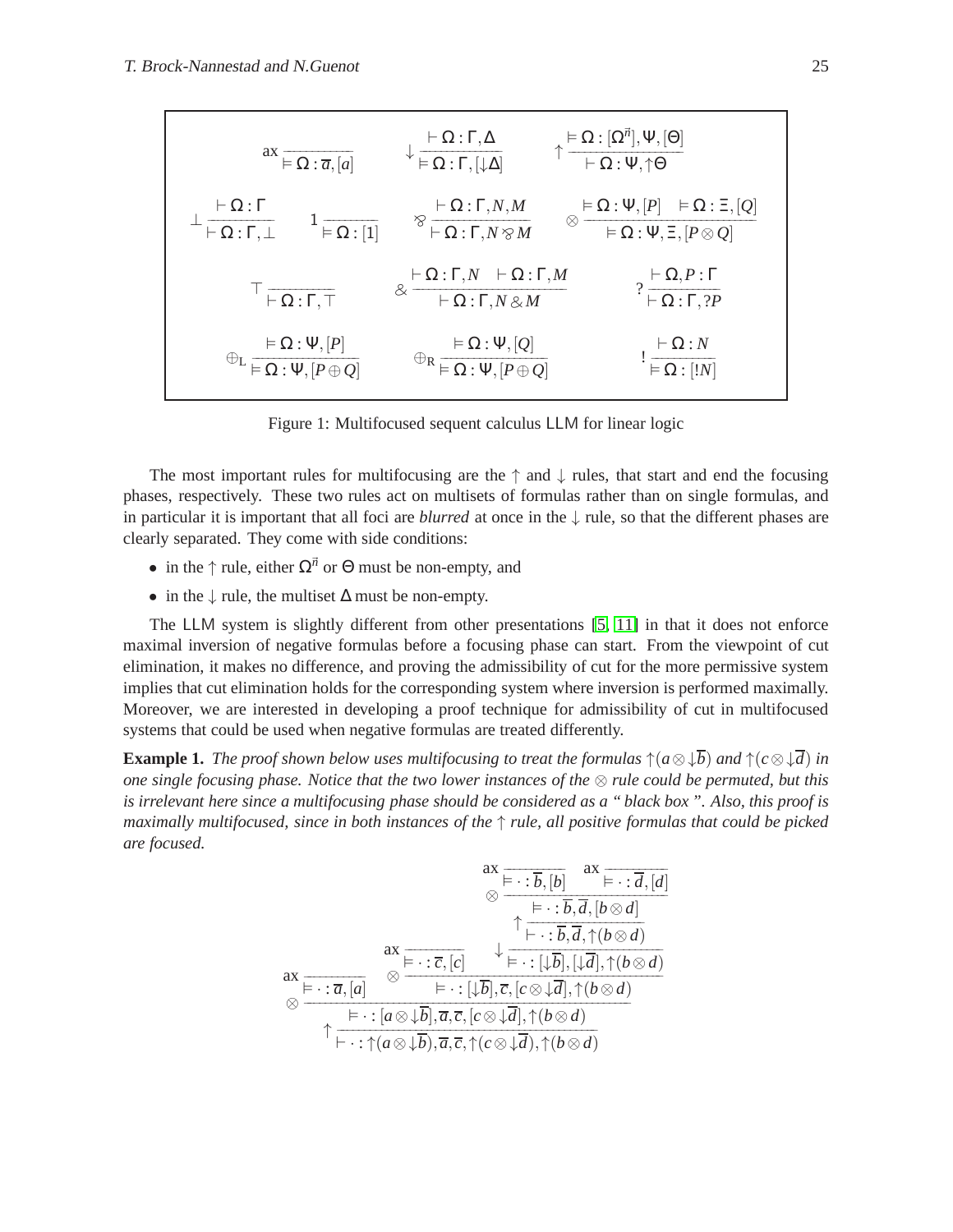$$
\text{cut} \frac{\models \Omega : \Psi, [P] \quad \vdash \Omega : \Gamma, P^{\perp} \quad \text{fcut} \frac{\models \Omega : \Psi, [P] \quad \models \Omega : \Xi, P^{\perp} \quad \text{fcut}}{\models \Omega : \Psi, \Xi} \quad \text{fcut!} \frac{\models \Omega : \Psi, [P] \quad \models \Omega : \Xi, P^{\perp} \quad \text{fcut!}}{\models \Omega : P^{\perp} \quad \models \Omega, P : \Psi} \quad \text{fcut!} \frac{\models \Omega : P^{\perp} \quad \models \Omega, P : \Psi}{\models \Omega : \Psi}
$$

<span id="page-2-0"></span>Figure 2: Cut rules for LLM

Notice finally that the LLM system is obviously sound with respect to linear logic, in the sense that all focusing annotations can be erased to turn any proof of LLM into a valid proof of a dyadic presentation of linear logic. It is also complete, since it is a generalisation of the usual singly-focused system, just as the other multifocused systems [\[5,](#page-8-2) [11\]](#page-9-2).

## **2 Cut Elimination with Multifocusing**

Because our system has two different kinds of sequents and two contexts, we get four different cut rules, shown in Figure [2.](#page-2-0) Note that in the linear cut rules, the first premise must always be a focused sequent, as the cut formula in this premise is positive, and hence must appear inside a focus. Conversely, for cuts acting on the persistent context, the first premise must be an unfocused sequent.

A standard way of proving admissibility of the cut rule is to proceed by lexicographical induction on the structure of the cut formula and the two input derivations. The cases of that proof fall into various categories depending on whether the cut formula is being decomposed (in the so-called principal cases) or whether it simply moves the cut further up in the proof (in the so-called commutative cases). Thus, in the singly-focused system, you might see the following cut:

$$
\begin{array}{cc}\n & \mathscr{D} & \mathscr{E} \\
\hline\n\mathcal{D}: \Psi, [P] & \uparrow \frac{\models \Omega : \Gamma, [\Theta], P^{\perp} \\
\vdots & \uparrow \frac{\vdots \Omega : \Gamma, \uparrow \Theta, P^{\perp}}{\vdots} \\
 & \downarrow \Omega : \Psi, \Gamma, \uparrow \Theta\n\end{array}
$$

And reduce it as follows:

$$
\models \Omega : \Psi, \Gamma, [\Theta] \qquad \qquad \text{by } \text{fcut on } P, \mathscr{D}, \mathscr{E}.
$$
  

$$
\vdash \Omega : \Psi, \Gamma, \uparrow \Theta \qquad \qquad \text{by } \uparrow.
$$

In the singly-focused system,  $\Psi$  cannot contain any focus<sup>[1](#page-2-1)</sup>, hence the resulting sequent after the cut contains only the foci in  $\Theta$ , and thus the  $\uparrow$  rule can be applied. In the multifocused system, this is no longer the case —  $\Psi$  may contain several foci, and thus we cannot be sure that the side condition on the ↑ rule is satisfied.

There are various ways one might try to fix the above problem. One way would be to change the cut rule itself to make the conclusion more permissive. For instance, if we define the following *neutralising* operation:

$$
\langle \Gamma \rangle \, = \, \Gamma \qquad \quad \langle \Psi, [P] \rangle \, = \, \langle \Psi \rangle, \uparrow \hspace{-0.12em} P
$$

<span id="page-2-1"></span><sup>1</sup>Additionally, Θ must consist of a single formula, but this is not important.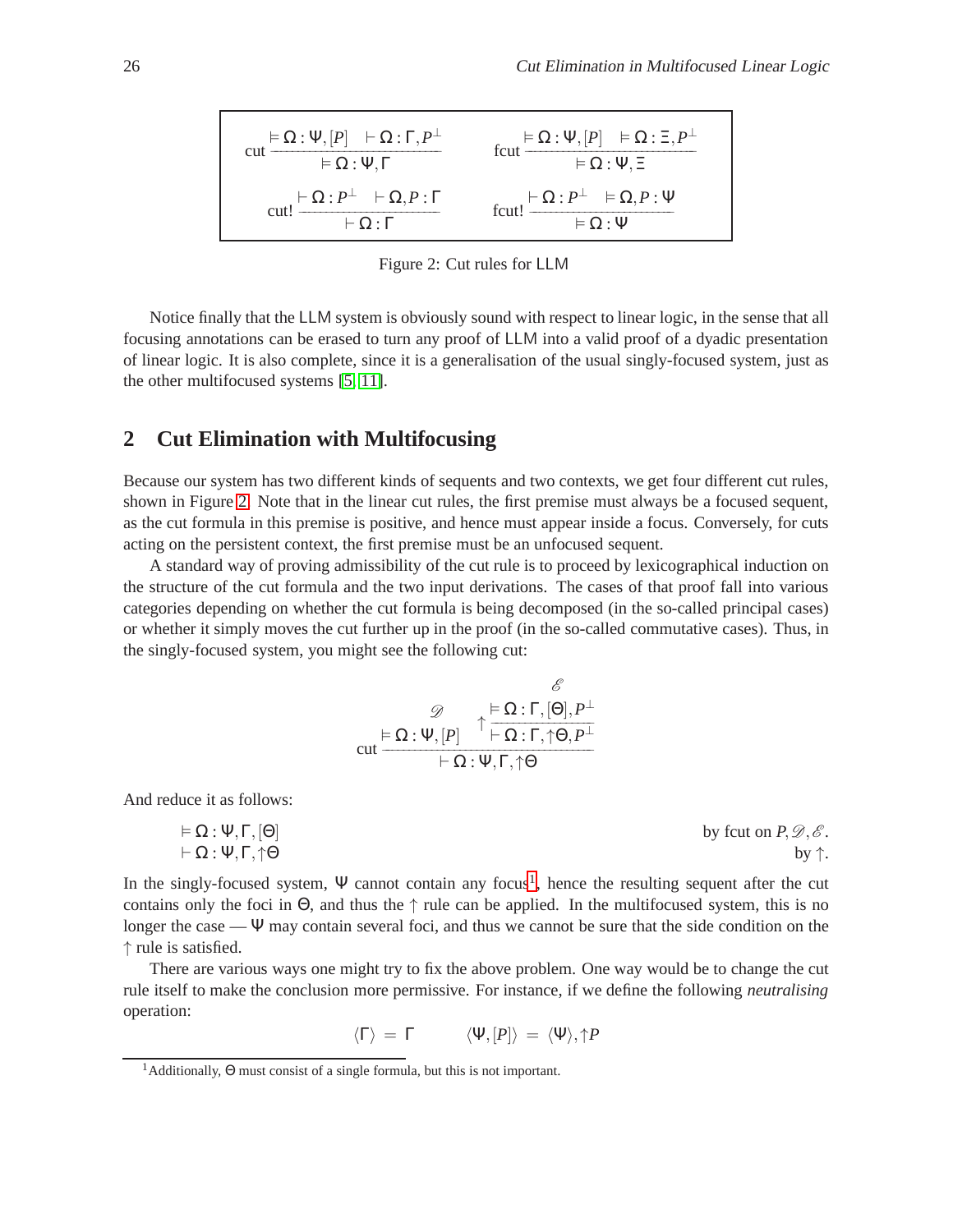we can restate the cut rules as

$$
\operatorname{cut} \frac{\vDash \Omega : \Psi, [P] \quad \vdash \Omega : \Gamma, P^{\perp}}{\vDash \Omega : \langle \Psi, \Gamma \rangle} \qquad \operatorname{fcut} \frac{\vDash \Omega : \Psi, [P] \quad \vDash \Omega : \Xi, P^{\perp}}{\vDash \Omega : \langle \Psi, \Xi \rangle}
$$

and the above proof would then go through, as  $\langle \Psi, \Gamma, [\Theta] \rangle = \langle \Psi, \Gamma, \uparrow \Theta \rangle = \langle \Psi, \Gamma, \uparrow \Theta \rangle$ . The delayed cut above is somewhat weak, however, as it forces a delay even in cases where it is not necessary.

As we will show now, it is not necessary to change the statement of the cut rule to prove it admissible. To circumvent the above problem, we will instead introduce a few lemmas about the structure of the positive phases. First, we introduce the notion of a *spent* context Σ:

$$
\Sigma \ ::= \ \Gamma \ | \ \Sigma, [\downarrow N]
$$

Intuitively, a context  $\Sigma$  may contain foci, but none of these foci can be active anymore. The main purpose of this definition is to facilitate the proof of the following lemma, which will play an important role in the cut admissibility proof.

**Lemma 1** (Multifocused Decomposition). *Given a proof of a sequent*  $\models \Omega : \Psi$ , [P] *there exists:* 

- *1. a proof of the sequent*  $\models \Omega : \Sigma$ ,  $[P]$ *, for some suitable*  $\Sigma$ *, and*
- *2. for any*  $\Delta$ *, an open derivation from*  $\models \Omega : \Sigma, \Delta$  *to*  $\models \Omega : \Psi, \Delta$ *.*

*The combined height of these two derivations is exactly the height of the input derivation.*

*Proof.* Let  $\mathscr D$  be the given derivation of  $\models \Omega : \Psi$ ,  $[P]$ . We proceed by induction on the structure of  $\mathscr D$ . When we apply the induction hypothesis in the remainder of this proof, we will refer to the first derivation as  $\mathscr{D}'$ , and the open derivation instantiated with  $\Delta$  as  $\mathscr{E}'_{\Delta}$ .

- Case  $\Psi = \Sigma$ : Immediate. This case also covers the cases where  $\mathscr{D}$  ends in the 1, ax or  $\downarrow$  rules.
- Case  $\otimes$ ,  $P = Q \otimes R$  principal:

$$
\begin{array}{c}\n\mathcal{D}_1 & \mathcal{D}_2 \\
\otimes \stackrel{\mathsf{F}}{=} \Omega : \Psi_1, [Q] & \mathsf{F} \Omega : \Psi_2, [R] \\
\hline\n\mathsf{F} \Omega : \Psi_1, \Psi_2, [Q \otimes R]\n\end{array}
$$

We construct  $\mathscr{D}'$  as follows:

| $\mathcal{D}'_1$ :: $\models \Omega : \Sigma_1, [Q]$ | by the induction hypothesis on $\mathcal{D}_1$ .   |                |
|------------------------------------------------------|----------------------------------------------------|----------------|
| $\mathcal{D}'_2$ :: $\models \Omega : \Sigma_2, [R]$ | by the induction hypothesis on $\mathcal{D}_2$ .   |                |
| $\models \Omega : \Sigma_1, \Sigma_2, [Q \otimes R]$ | by $\otimes$ on $\mathcal{D}'_1, \mathcal{D}'_2$ . |                |
| We construct $\mathcal{E}'_{\Delta}$ as follows:     | $\models \Omega : \Sigma_1, \Sigma_2, \Delta$      | by assumption. |

»,<br>2Δ,Σ<sub>1</sub> · <sup>9/</sup><br>1Δ,Ψ<sub>2</sub>·

.

• Case  $\otimes$ , *P* not principal:

$$
\begin{array}{cc}\n\mathcal{D}_1 & \mathcal{D}_2 \\
\otimes \stackrel{\vDash}{\longrightarrow} \Omega : \Psi_1, [Q], [P] & \vDash \Omega : \Psi_2, [R] \\
\hline\n\vdash \Omega : \Psi_1, \Psi_2, [Q \otimes R], [P]\n\end{array}
$$

We construct  $\mathscr{D}'$  as follows:

 $\models \Omega : \Sigma_1, \Psi_2, \Delta$ 

 $\models \Omega : \Psi_1, \Psi_2, \Delta$ 

 $\vdash \Omega : \Sigma, [P]$  by the induction hypothesis on  $\mathcal{D}_1$ .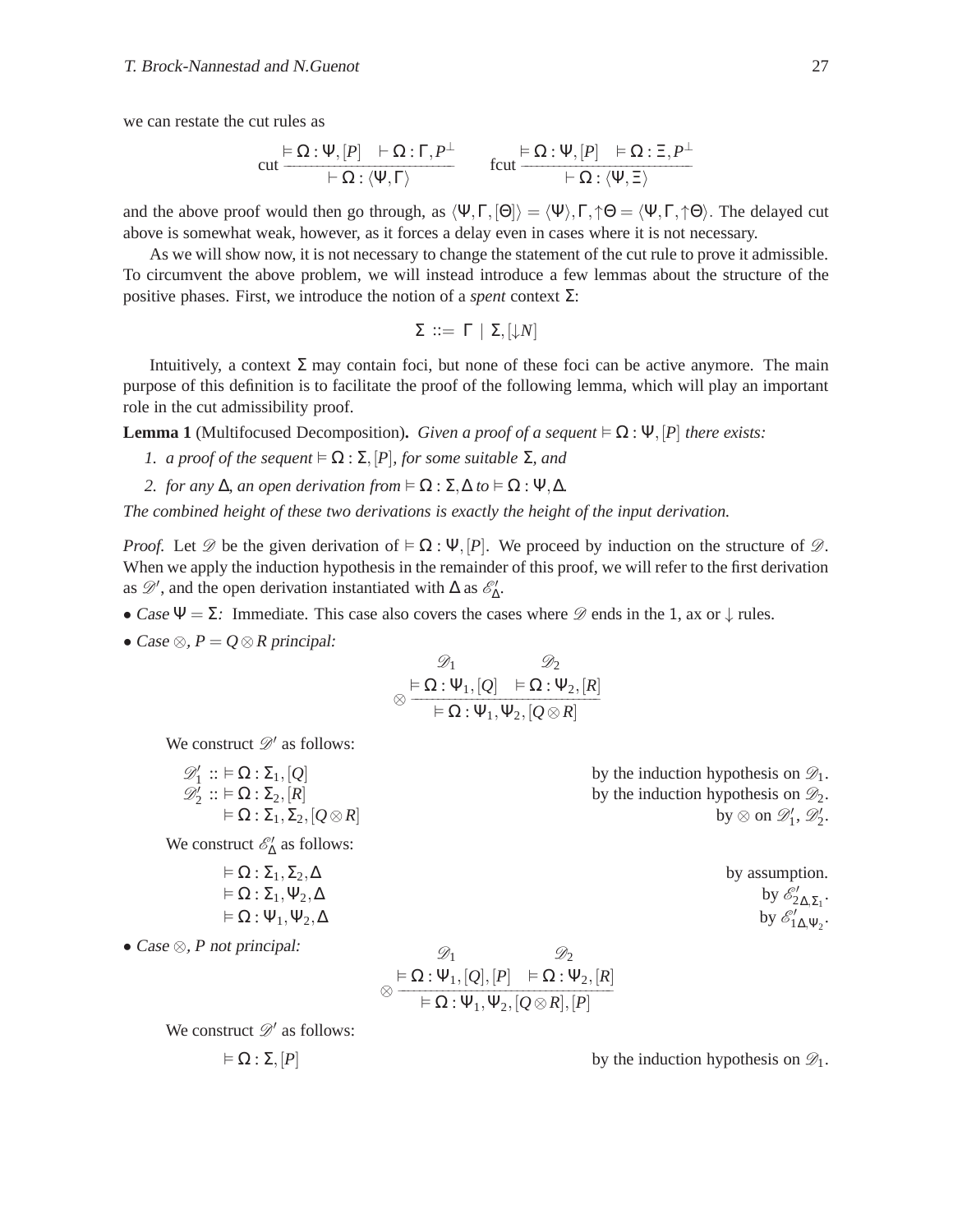We construct  $\mathcal{E}'_{\Delta}$  as follows:

$$
\varphi_1'':=\Omega:\Sigma,\Delta\qquad\qquad\text{by assumption.}\\ \varphi_1'':=\Omega:\Psi_1,[Q],\Delta\qquad\qquad\text{by }\varphi_{1\Delta}'.
$$
  

$$
=\Omega:\Psi_1,\Psi_2,[Q\otimes R],\Delta\qquad\qquad\text{by }\otimes\text{ on }\mathscr{D}_1''\text{ and }\mathscr{D}_2.
$$

The remaining cases are similar.

In some cases, we will make use of the following observation about sequents of the form  $\vdash \Omega : \Sigma$ . First we will define a *lowering* operation that inverts spent foci:

$$
\lfloor \Gamma \rfloor = \Gamma \qquad \lfloor \Sigma, \lfloor \downarrow N \rfloor \rfloor = \lfloor \Sigma \rfloor, N
$$

With the above definition, the following lemma is an easy consequence:

**Lemma 2** (Lowering spent foci)**.** *The following rule is admissible:*

$$
\downarrow^{-1} \frac{\models \Omega : \Sigma, [P]}{\models \Omega : [\Sigma], [P]}
$$

*Furthermore, it is* strongly *admissible, in the sense that applying the rule does not change the shape of the resulting derivation.*

*Proof.* By induction on the given derivation of  $\models \Omega : \Sigma$ , [*P*]. The crucial observation is the fact that since  $\Sigma$  only contains spent foci, the only active formula is *P*. The base case is when  $P = \downarrow N$ , and in this case the only rule that could produce the sequent  $\models \Omega : \Sigma, [\downarrow N]$  is the  $\downarrow$  rule applied to the sequent  $\vdash \Omega : [\Sigma], N$ . By applying the  $\downarrow$  rule again, but this time only to the formula *N*, we get the desired conclusion.  $\Box$ 

With the above lemmas and rules, we can now tackle the admissibility of the cut rules:

**Theorem 3** (Admissibility of cut)**.** *The rules in Figure [2](#page-2-0) are admissible in* LLM*.*

*Proof.* By lexicographic induction on the cut formula and the derivations. We show here a representative selections of cases, in particular some of the principal and boundary cases of the linear cuts. Because we have the decomposition lemma, we can use it on the first subderivation of each rule. It is therefore sufficient to prove the admissibility of the following *"spent cut"* rules:

$$
\text{scut} \frac{\vDash \Omega : \Sigma, [P] \quad \vdash \Omega : \Gamma, P^{\perp}}{\vDash \Omega : \Sigma, \Gamma} \qquad \qquad \text{fscut} \frac{\vDash \Omega : \Sigma, [P] \quad \vDash \Omega : \Psi_2, P^{\perp}}{\vDash \Omega : \Sigma, \Psi_2}
$$

By the following transformation:

$$
\begin{array}{ccc}\n\mathscr{D}' & \mathscr{D}' & \mathscr{E} \\
\models \Omega : \Sigma, [P] & \mathscr{E} & \leadsto & \text{scut} \frac{\models \Omega : \Sigma, [P] + \Omega : \Gamma, P^{\perp} \\
\downarrow^{\mathscr{E}_{[P]}} & \mathscr{E} & \leadsto & \text{scut} \frac{\models \Omega : \Sigma, [P] + \Omega : \Gamma, P^{\perp} \\
\downarrow^{\mathscr{E}_{[T]}} & \downarrow^{\mathscr{E}_{[T]}} & \downarrow^{\mathscr{E}_{[T]}} \\
\text{cut} & \models \Omega : \Psi, \Gamma & \downarrow^{\mathscr{E}_{[T]}} & \downarrow^{\mathscr{E}_{[T]}} & \downarrow^{\mathscr{E}_{[T]}}\n\end{array}
$$

 $\Box$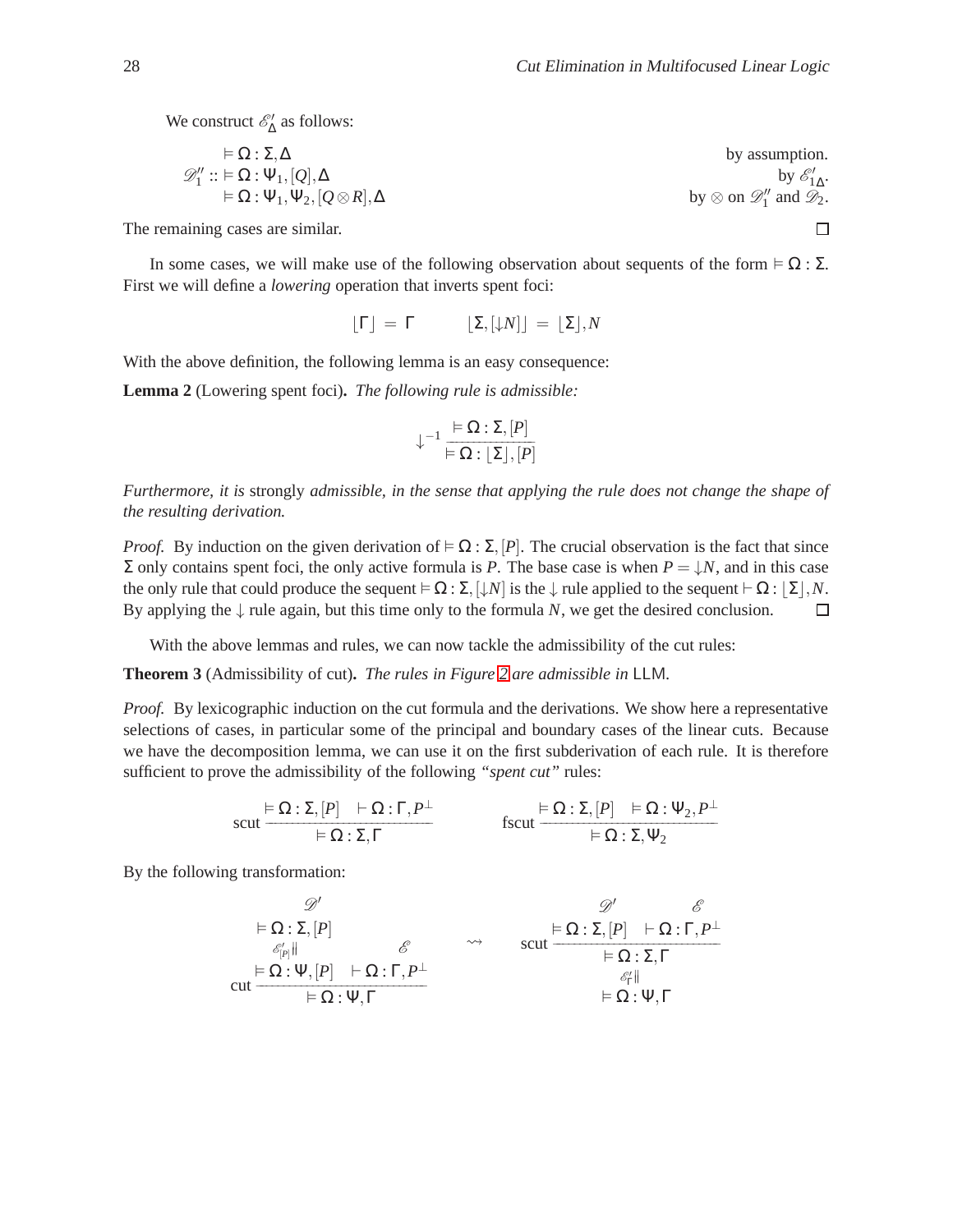In fact, we can always expand the scut rule as follows:

$$
\mathcal{L} = \frac{\mathcal{D}}{\text{scut}} \left\{\n\begin{array}{ccc}\n\mathcal{E} & \mathcal{E} \\
\hline\n\mathcal{E} & \mathcal{E} \\
\hline\n\mathcal{E} & \mathcal{E} \\
\hline\n\mathcal{E} & \mathcal{E} \\
\hline\n\mathcal{E} & \mathcal{E} \\
\hline\n\mathcal{E} & \mathcal{E} \\
\hline\n\mathcal{E} & \mathcal{E} \\
\hline\n\mathcal{E} & \mathcal{E} \\
\hline\n\mathcal{E} & \mathcal{E} \\
\hline\n\mathcal{E} & \mathcal{E} \\
\hline\n\mathcal{E} & \mathcal{E} \\
\hline\n\mathcal{E} & \mathcal{E} \\
\hline\n\mathcal{E} & \mathcal{E} \\
\hline\n\mathcal{E} & \mathcal{E} \\
\hline\n\mathcal{E} & \mathcal{E} \\
\hline\n\mathcal{E} & \mathcal{E} \\
\hline\n\mathcal{E} & \mathcal{E} \\
\hline\n\mathcal{E} & \mathcal{E} \\
\hline\n\mathcal{E} & \mathcal{E} \\
\hline\n\mathcal{E} & \mathcal{E} \\
\hline\n\mathcal{E} & \mathcal{E} \\
\hline\n\mathcal{E} & \mathcal{E} \\
\hline\n\mathcal{E} & \mathcal{E} \\
\hline\n\mathcal{E} & \mathcal{E} \\
\hline\n\mathcal{E} & \mathcal{E} \\
\hline\n\mathcal{E} & \mathcal{E} \\
\hline\n\mathcal{E} & \mathcal{E} \\
\hline\n\mathcal{E} & \mathcal{E} \\
\hline\n\mathcal{E} & \mathcal{E} \\
\hline\n\mathcal{E} & \mathcal{E} \\
\hline\n\mathcal{E} & \mathcal{E} \\
\hline\n\mathcal{E} & \mathcal{E} \\
\hline\n\mathcal{E} & \mathcal{E} \\
\hline\n\mathcal{E} & \mathcal{E} \\
\hline\n\mathcal{E} & \mathcal{E} \\
\hline\n\mathcal{E} & \mathcal{E} \\
\hline\n\mathcal{E} & \mathcal{E} \\
\hline\n\mathcal{E} & \mathcal{E} \\
\hline\n\mathcal{E} & \mathcal{E} \\
\hline\n\mathcal{E} & \mathcal{E} \\
\hline\n\mathcal{E}
$$

 $\mathscr{D}$ 

This is justified because the  $\downarrow^{-1}$  rule is strongly admissible. It is thus sufficient to show admissibility of the  $|\text{scut}|$  rule. For the principal cuts we reason as follows:

$$
\begin{array}{cc}\mathscr{D}_1 & \mathscr{D}_2 & \mathscr{E} \\ \otimes \frac{\vDash \Omega : [\Sigma_1], [P] & \vDash \Omega : [\Sigma_2], [Q]}{\vDash \Omega : [\Sigma_1], [\Sigma_2], [P \otimes Q]} & \gamma \frac{\vdash \Omega : \Gamma, P^\perp, Q^\perp}{\vDash \Omega : \Gamma, P^\perp \otimes Q^\perp} \\ \hline & \vdash \Omega : [\Sigma_1], [\Sigma_2], \Gamma\end{array}
$$

$$
\begin{array}{ll}\n\mathscr{E}' &:: \vdash \Omega : [\Sigma_1], \Gamma, \mathcal{Q}^{\perp} & \text{by } [\text{scut}] \text{ on } P, \mathscr{D}_1, \mathscr{E}.\n\end{array}
$$
\n
$$
\downarrow \qquad \qquad \downarrow \qquad \qquad \downarrow \qquad \qquad \downarrow \qquad \downarrow \qquad \downarrow \qquad \downarrow \qquad \downarrow \qquad \downarrow \qquad \downarrow \qquad \downarrow \qquad \downarrow \qquad \downarrow \qquad \downarrow \qquad \downarrow \qquad \downarrow \qquad \downarrow \qquad \downarrow \qquad \downarrow \qquad \downarrow \qquad \downarrow \qquad \downarrow \qquad \downarrow \qquad \downarrow \qquad \downarrow \qquad \downarrow \qquad \downarrow \qquad \downarrow \qquad \downarrow \qquad \downarrow \qquad \downarrow \qquad \downarrow \qquad \downarrow \qquad \downarrow \qquad \downarrow \qquad \downarrow \qquad \downarrow \qquad \downarrow \qquad \downarrow \qquad \downarrow \qquad \downarrow \qquad \downarrow \qquad \downarrow \qquad \downarrow \qquad \downarrow \qquad \downarrow \qquad \downarrow \qquad \downarrow \qquad \downarrow \qquad \downarrow \qquad \downarrow \qquad \downarrow \qquad \downarrow \qquad \downarrow \qquad \downarrow \qquad \downarrow \qquad \downarrow \qquad \downarrow \qquad \downarrow \qquad \downarrow \qquad \downarrow \qquad \downarrow \qquad \downarrow \qquad \downarrow \qquad \downarrow \qquad \downarrow \qquad \downarrow \qquad \downarrow \qquad \downarrow \qquad \downarrow \qquad \downarrow \qquad \downarrow \qquad \downarrow \qquad \downarrow \qquad \downarrow \qquad \downarrow \qquad \downarrow \qquad \downarrow \qquad \downarrow \qquad \downarrow \qquad \downarrow \qquad \downarrow \qquad \downarrow \qquad \downarrow \qquad \downarrow \qquad \downarrow \qquad \downarrow \qquad \downarrow \qquad \downarrow \qquad \downarrow \qquad \downarrow \qquad \downarrow \qquad \downarrow \qquad \downarrow \qquad \downarrow \qquad \downarrow \qquad \downarrow \qquad \downarrow \qquad \downarrow \qquad \downarrow \qquad \downarrow \qquad \downarrow \qquad \downarrow \qquad \downarrow \qquad \downarrow \qquad \downarrow \qquad \downarrow \qquad \downarrow \qquad \downarrow \qquad \downarrow \
$$

Note that we here appeal to the fully general cut rule rather than a more specific rule. In doing so, we implicitly apply the decomposition highlighted at the beginning of this proof.

The commutative cuts are dispensed with in a similar manner. We show here a few instances:

$$
\begin{array}{c}\n\mathscr{D} & \mathscr{E} \\
\downarrow \mathfrak{Q} & \mathfrak{D} = \mathfrak{Q} : \mathbb{Z} \times \mathbb{Z} \times \mathbb{Z} \times \mathbb{Z} \times \mathbb{Z} \times \mathbb{Z} \times \mathbb{Z} \times \mathbb{Z} \times \mathbb{Z} \times \mathbb{Z} \times \mathbb{Z} \times \mathbb{Z} \times \mathbb{Z} \times \mathbb{Z} \times \mathbb{Z} \times \mathbb{Z} \times \mathbb{Z} \times \mathbb{Z} \times \mathbb{Z} \times \mathbb{Z} \times \mathbb{Z} \times \mathbb{Z} \times \mathbb{Z} \times \mathbb{Z} \times \mathbb{Z} \times \mathbb{Z} \times \mathbb{Z} \times \mathbb{Z} \times \mathbb{Z} \times \mathbb{Z} \times \mathbb{Z} \times \mathbb{Z} \times \mathbb{Z} \times \mathbb{Z} \times \mathbb{Z} \times \mathbb{Z} \times \mathbb{Z} \times \mathbb{Z} \times \mathbb{Z} \times \mathbb{Z} \times \mathbb{Z} \times \mathbb{Z} \times \mathbb{Z} \times \mathbb{Z} \times \mathbb{Z} \times \mathbb{Z} \times \mathbb{Z} \times \mathbb{Z} \times \mathbb{Z} \times \mathbb{Z} \times \mathbb{Z} \times \mathbb{Z} \times \mathbb{Z} \times \mathbb{Z} \times \mathbb{Z} \times \mathbb{Z} \times \mathbb{Z} \times \mathbb{Z} \times \mathbb{Z} \times \mathbb{Z} \times \mathbb{Z} \times \mathbb{Z} \times \mathbb{Z} \times \mathbb{Z} \times \mathbb{Z} \times \mathbb{Z} \times \mathbb{Z} \times \mathbb{Z} \times \mathbb{Z} \times \mathbb{Z} \times \mathbb{Z} \times \mathbb{Z} \times \mathbb{Z} \times \mathbb{Z} \times \mathbb{Z} \times \mathbb{Z} \times \mathbb{Z} \times \mathbb{Z} \times \mathbb{Z} \times \mathbb{Z} \times \mathbb{Z} \times \mathbb{Z} \times \mathbb{Z} \times \mathbb{Z} \times \mathbb{Z} \times \mathbb{Z} \times \mathbb{Z} \times \mathbb{Z} \times \mathbb{Z} \
$$

$$
\mathscr{D}_{\text{fcut}} \xrightarrow{\varnothing} \mathbb{P}_{\text{L}} \xrightarrow{\text{L} \cdot \Phi, [\mathcal{Q}], P^{\perp}, \atop \text{fcut}} \frac{\mathbb{P}_{\text{L}} \xrightarrow{\text{L}} \mathbb{P}_{\text{L}} \cdot \mathbb{P}_{\text{L}} \cdot \mathbb{P}_{\text{L}}}{\text{L} \cdot \mathbb{P}_{\text{L}} \cdot \mathbb{P}_{\text{L}} \cdot \mathbb{P}_{\text{L}} \cdot \mathbb{P}_{\text{L}} \cdot \mathbb{P}_{\text{L}}}
$$

 $\mathscr{E}'$  ::  $\models \Omega$  :  $\Psi$ ,  $\Phi$ ,  $[Q]$  by fcut on *P*,  $\mathscr{D}, \mathscr{E}$ .

 $\mathscr{E}'$ 

 $\vdash \Omega : \Psi, \Phi, [Q \oplus R]$  by  $\oplus_L$ .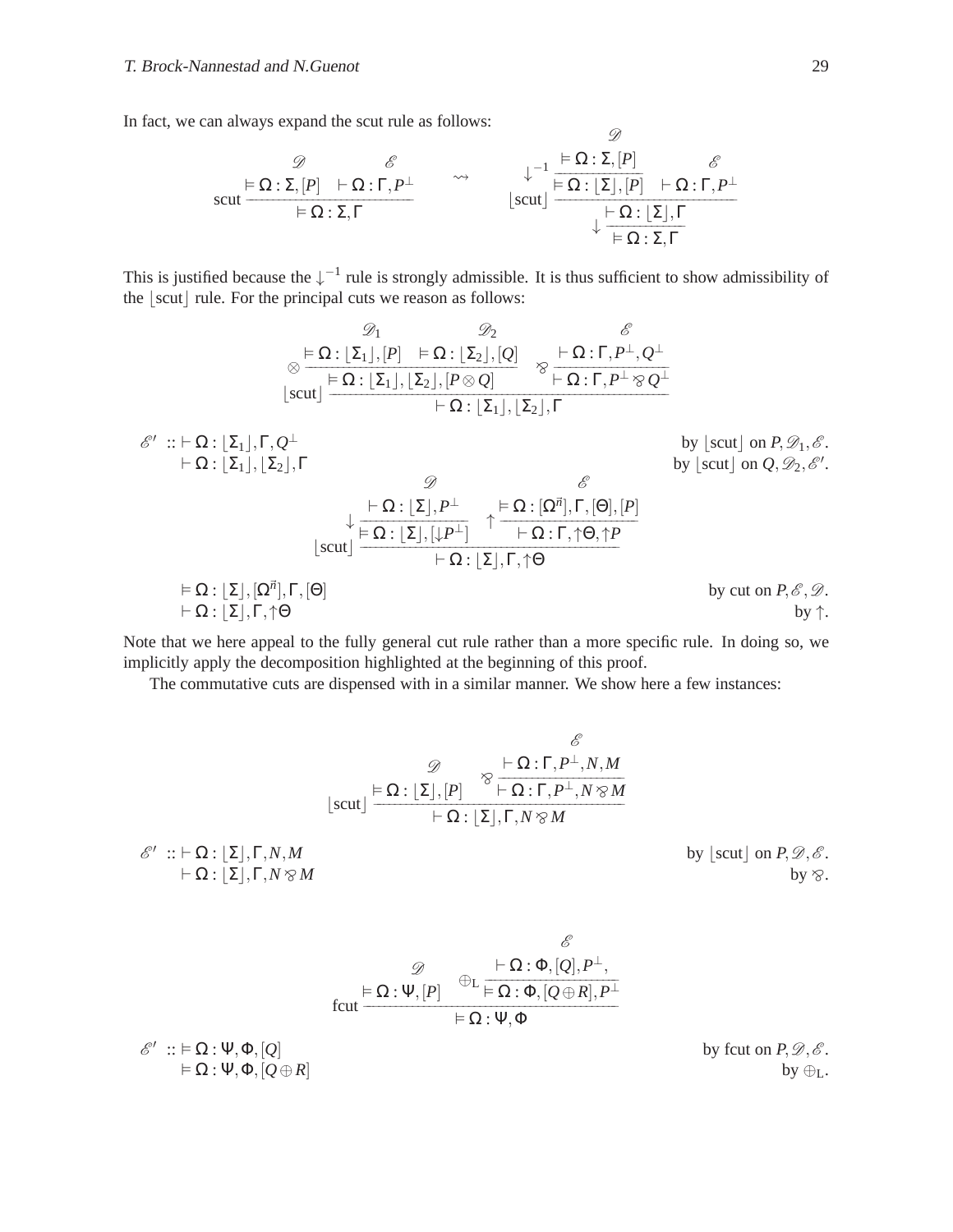When the second derivation is at the boundary of a focusing phase, we have restrictions on the shape of the context. In this case, the fact that we can restrict the shape of the context of the first premise of the cut rule becomes crucial.  $\mathscr{E}$ 

$$
\frac{\mathcal{D}}{\text{fscut}} + \frac{\mathsf{L}\Omega:\Gamma,\Gamma',P^{\perp}}{\mathsf{L}\Omega:\Gamma,[\downarrow\Gamma'],P^{\perp}}
$$
\n
$$
+ \Omega:\lfloor\Sigma\rfloor,\Gamma,\Gamma'
$$
\n
$$
+ \Omega:\lfloor\Sigma\rfloor,\Gamma,\lfloor\downarrow\Gamma'\rfloor
$$
\n
$$
+ \Omega:\lfloor\Sigma\rfloor,\Gamma,[\downarrow\Gamma']
$$
\nby 
$$
\lfloor\text{scut}\rfloor
$$
 on  $P, \mathcal{D}, \mathcal{E}$ .  
\n
$$
\frac{\mathcal{D}}{\mathsf{S}} + \frac{\mathsf{L}\Omega:\lfloor\Sigma\rfloor,\Gamma,[\downarrow\Gamma']}{\mathsf{L}\Omega:\lfloor\Sigma\rfloor,\Gamma,[\Theta],P^{\perp}}
$$
\n
$$
= \Omega:\lfloor\Sigma\rfloor,\lfloor\Omega^{\vec{n}}\rfloor,\Gamma,[\Theta]
$$
\n
$$
+ \Omega:\lfloor\Sigma\rfloor,\Gamma,\uparrow\Theta
$$
\nby 
$$
\text{fscut on } P, \mathcal{D}, \mathcal{E}
$$
.  
\n
$$
\frac{\mathcal{D}}{\mathsf{L}\Omega:\lfloor\Sigma\rfloor,\Gamma,\uparrow\Theta}
$$
\nby 
$$
\text{fscut on } P, \mathcal{D}, \mathcal{E}
$$
.

#### **3 Further Restrictions on Multifocused Systems**

As we have seen, it is possible to prove cut elimination in a sensible, internal way in the multifocused sequent calculus LLM. However, further restrictions on proofs, designed to obtain stronger normal forms, could yield problems. The obvious restriction to consider here is the one that enforces the *maximality* of multifocusing [\[5\]](#page-8-2) — note that such a notion of maximality can be observed on proofs but it is difficult to provide a syntax enforcing maximality. But in this setting, we encounter a problem with the following configuration, for example:

<span id="page-6-0"></span>
$$
\begin{array}{ccc}\n\mathscr{D} & \mathscr{E} \\
\text{cut} & \frac{\models \cdot : \uparrow(a \otimes \downarrow \overline{b}), [\downarrow \perp], [\downarrow(\overline{a} \otimes \uparrow b)] & \vdash \cdot : \uparrow(a \otimes \downarrow \overline{b}), \overline{a}, \overline{c}, \uparrow(c \otimes \downarrow \overline{d}), \uparrow(b \otimes d)}{\models \cdot : \uparrow(a \otimes \downarrow \overline{b}), [\downarrow \perp], \overline{a}, \overline{c}, \uparrow(c \otimes \downarrow \overline{d}), \uparrow(b \otimes d)}\n\end{array} \tag{1}
$$

where the proof  $\mathscr D$  is a simple variation of *identity expansion*, and  $\mathscr E$  is the proof given in Example [1,](#page-1-1) both of them being maximally multifocused proofs. Now if we want to perform cut elimination in this restricted system, we expect the resulting proof to be maximally multifocused as well. However, this will separate the phase treating  $\downarrow \perp$  from the lower focusing phase in  $\mathscr{E}$ , although these could be merged into a single phase. Therefore, if this situation arises during cut elimination, with some derivation below that concludes in an unfocused sequent, then the result will not be a maximally multifocused proof. In the presentation of [\[3\]](#page-8-4), there is a proof that certain cut elimination strategies preserve maximality. However, this is done in the higher-order focusing style due to Zeilberger [\[13\]](#page-9-4), and this only applies to the MALL fragment of linear logic.

At this point, a better understanding of the dynamics of cut elimination in this setting is required, and in particular we need to control the *merging* of focusing phases, so that no pair of phases is left that could be turned into a single multifocusing phase. A change in the statement of cut admissibility might be required, or possibly a more elaborate proof technique, potentially involving rewritings even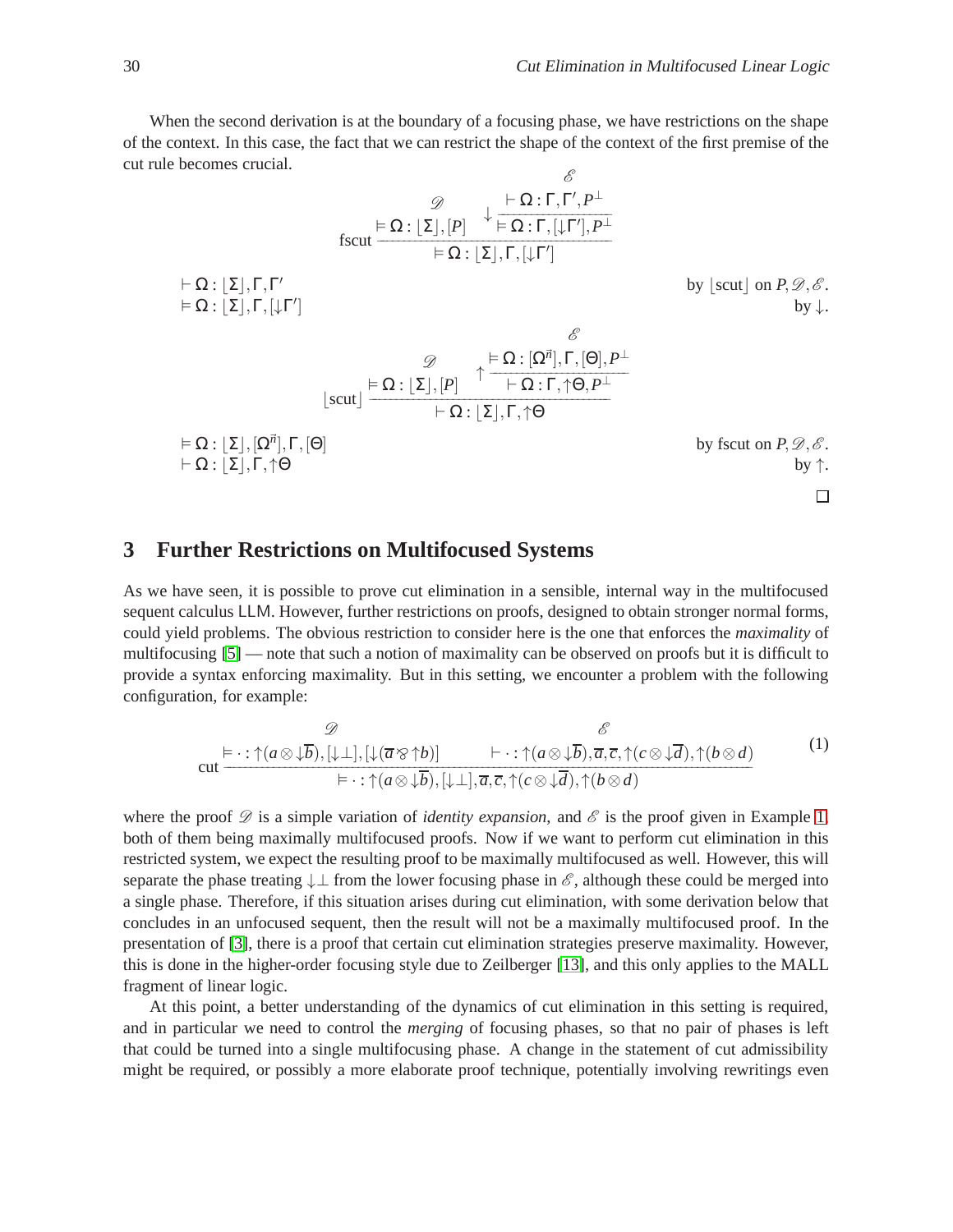less *"local"* than the ones used in the previous section. In particular, one can consider the following (non-deterministic) *activating* operation dual to the neutralising one:

$$
\frac{\Psi \uparrow \Xi}{\Psi, N \uparrow \Xi, N} \qquad \frac{\Psi \uparrow \Xi}{\Psi, \uparrow P \uparrow \Xi, [P]} \qquad \frac{\Psi \uparrow \Xi}{\Psi, [P] \uparrow \Xi, [P]}
$$

and the following kind of cut, where we have  $\Psi, \Gamma \uparrow \Xi$ :

$$
acut \frac{\vDash \Omega : \Psi, [P] \quad \vDash \Omega : \Gamma, P^{\perp}}{\vDash \Omega : \Xi}
$$

so that the conclusion can have *more* foci than either of the premises. Such a cut would potentially allow the cut shown in [\(1\)](#page-6-0) to reduce properly, since it offers the possibility to have the multifocused sequent  $\vdash \cdot : [a \otimes \downarrow b], [\downarrow \perp], \overline{a}, \overline{c}, [c \otimes \downarrow \overline{d}], \uparrow (b \otimes d)$  as a conclusion, for which a maximally multifocused proof exists — yielding a maximally multifocused proof of the corresponding unfocused sequent. It suggests that internal cut elimination might be possible in this setting, for an adequate cut.

Alternatively, one could allow foci to be present during the inversion phase, by replacing the ↑ rule with the following three rules:

$$
\text{focus} \frac{\vDash \Omega : \Psi}{\vDash \Omega : \Psi} \qquad \text{copy} \frac{\vdash \Omega, P : \Psi, [P]}{\vDash \Omega, P : \Psi} \qquad \uparrow \frac{\vDash \Omega : \Psi, [P]}{\vDash \Omega : \Psi, \uparrow P}
$$

With these rules, it becomes possible to select formulas for focusing one at a time during the inversion phase. This is a somewhat radical step away from the usual presentations of focusing, and so care must be taken to ensure that the resulting system is still well-behaved. With these new rules, the cut rule can now be written as follows:

$$
\text{cut} \frac{\vDash \Omega : \Psi, [P] \quad \vDash \Omega : \Phi, P^{\perp}}{\vDash \Omega : \Psi, \Phi}
$$

Note the two differences in comparison to the rules presented previously. First of all, the context in the second premise can now contain additional foci, and is thus of the form Φ rather than Γ. Secondly, the conclusion is in the judgment corresponding to the inversion phase. With these changes, it is no longer necessary to have a concept of spent cuts, and the proof is greatly simplified.

It would be tempting to adopt the following symmetric rules instead of the  $\downarrow$  rule:

blur 
$$
\frac{\vdash \Omega : \Gamma}{\models \Omega : \Gamma}
$$
  $\downarrow \frac{\models \Omega : \Psi, N}{\models \Omega : \Psi, [\downarrow N]}$ 

Observe that in the context in the blur rule, no foci can be present. This is to prevent foci from "bleeding through" from one phase to the next. Here, however, caution must be exercised, as exchanging the above rules yields a system that fails to enjoy the cut elimination property.

Finally, another interesting restriction of the multifocused system could be defined by controlling inversion phases on negatives in a finer way: instead of maximally decomposing negatives, deal only with the ones that will be *"needed"* within the next multifocusing phase. Fortunately, the inversion of negatives is not critical in the cut elimination proof, so that such a system would have a strong notion of *bipole* and yet use the techniques used in the previous section for cut elimination.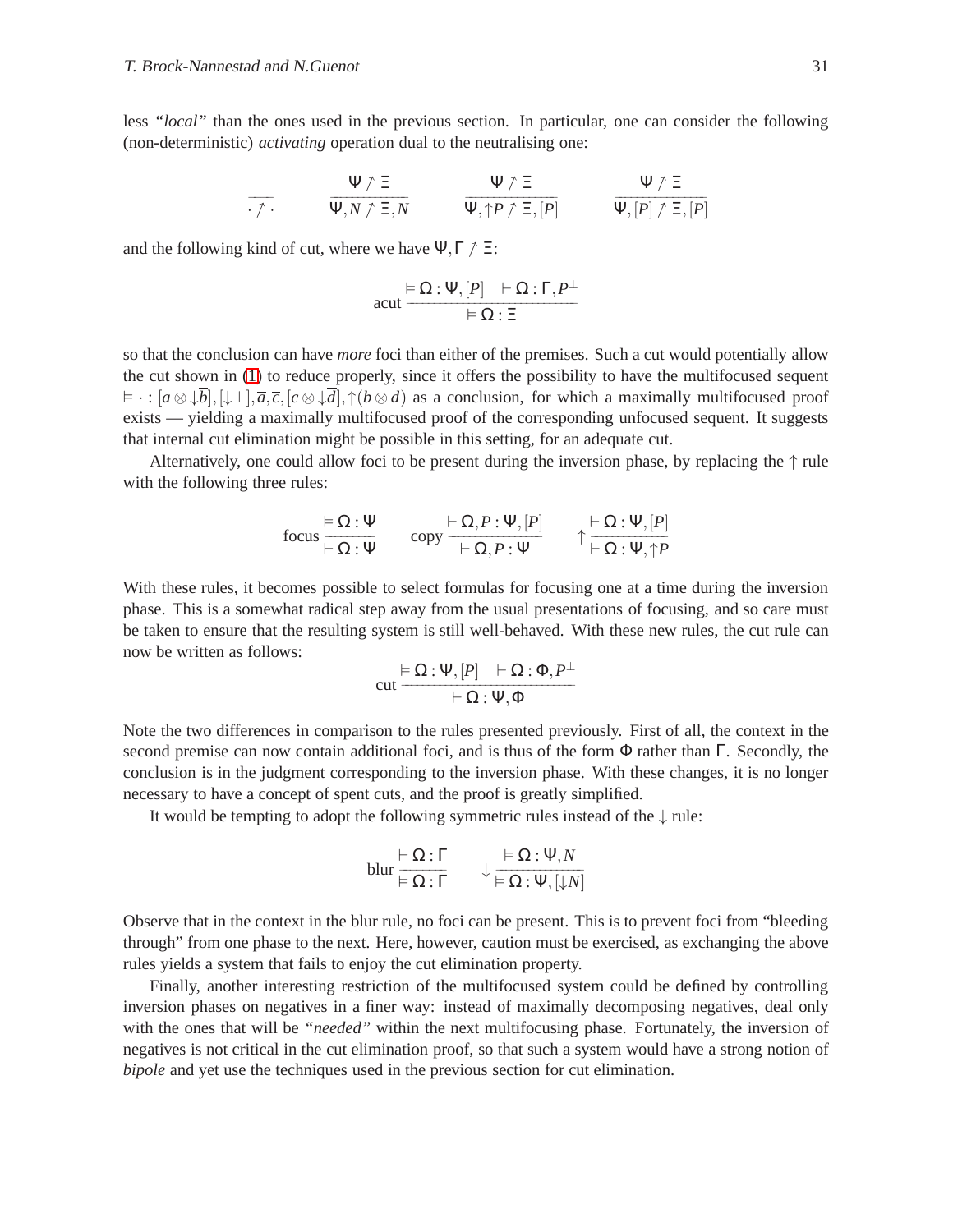### **4 Conclusion and Future Work**

We presented here a proof of cut elimination for a multifocused sequent calculus for linear logic, crucially relying on a decomposition lemma that expresses the fact that parallel phases can be permuted with one another inside a multifocused phase. This kind of order irrelevance is the essence of focusing and, at the *"higher"* level of focusing phases, this is also the essence of multifocusing: we believe such a lemma can be a useful tool when proving cut elimination for even stronger restrictions of the sequent calculus. Also, operations such as neutralising or activating might prove useful if the precise statement of cut needs to be changed to fit the restrictions of a system.

However, many questions remain open, such as the precise interaction between cut elimination and the organisation of multifocusing phases in a proof, or the definition of a maximally multifocused system equipped with an adequate cut — which could be eliminated entirely inside the system. From a broader perspective, the question of strong normal forms in the sequent calculus or other related systems allowing for permutations is tied to our ability to perform cut elimination in a sensible way under the constraints imposed by multifocusing or even stronger restrictions. For this reason it would be interesting to consider multifocusing in settings such as linear natural deduction [\[2\]](#page-8-5) or the calculus of structures [\[4\]](#page-8-6). From the viewpoint of computation, this means investigating cut elimination as a form of computation in a system where many interleavings of independent steps are abstracted away, as done with proof-nets. It connects the structural approach of standard proof theory to the study of graph-based computational models [\[8\]](#page-9-5), but this still requires to improve the understanding of normal forms for larger fragments of linear logic.

Finally, extending the notion of focusing raises the question of the elegance of completeness proofs for multifocused systems. Indeed, it seems difficult to prove the focusing result through cut elimination in a simple, natural way [\[12\]](#page-9-6) if the cut elimination proof itself is complex.

**Acknowledgements**. This work was partially funded by the *Demtech* grant number 10-092309 from the Danish Council for Strategic Research.

#### **References**

- <span id="page-8-1"></span>[1] Jean-Marc Andreoli (1992): *Logic programming with focusing proofs in linear logic*. Journal of Logic and Computation 2(3), pp. 297–347, doi[:10.1093/logcom/2.3.297.](http://dx.doi.org/10.1093/logcom/2.3.297)
- <span id="page-8-5"></span>[2] Taus Brock-Nannestad & Carsten Schürmann (2010): *Focused Natural Deduction*. In C. Fermüller & A. Voronkov, editors: LPAR-17, LNCS 6397, pp. 157–171, doi[:10.1007/978-3-642-16242-8](http://dx.doi.org/10.1007/978-3-642-16242-8_12) 12.
- <span id="page-8-4"></span>[3] Kaustuv Chaudhuri (2008): *Focusing Strategies in the Sequent Calculus of Synthetic Connectives*. In I. Cervesato, H. Veith & A. Voronkov, editors: LPAR'08, LNCS 5330, pp. 467–481, doi[:10.1007/978-3-540-89439-1](http://dx.doi.org/10.1007/978-3-540-89439-1_33) 33.
- <span id="page-8-6"></span>[4] Kaustuv Chaudhuri, Nicolas Guenot & Lutz Straßburger (2011): *The Focused Calculus of Structures*. In M. Bezem, editor: CSL'11, LIPIcs 12, pp. 159–173, doi[:10.4230/LIPIcs.CSL.2011.159.](http://dx.doi.org/10.4230/LIPIcs.CSL.2011.159)
- <span id="page-8-2"></span>[5] Kaustuv Chaudhuri, Dale Miller & Alexis Saurin (2008): *Canonical Sequent Proofs via Multi-Focusing*. In G. Ausiello, J. Karhumäki, G. Mauri & L. Ong, editors: Fifth IFIP International Conference on Theoretical Computer Science, 273, pp. 383–396, doi[:10.1007/978-0-387-09680-3](http://dx.doi.org/10.1007/978-0-387-09680-3_26) 26.
- <span id="page-8-0"></span>[6] Jean-Yves Girard (1987): *Linear Logic*. Theoretical Computer Science 50, pp. 1–102, doi[:10.1016/0304-3975\(87\)90045-4.](http://dx.doi.org/10.1016/0304-3975(87)90045-4)
- <span id="page-8-3"></span>[7] Jean-Yves Girard (1996): *Proof-nets : the parallel syntax for proof-theory*. In A. Ursini & P. Agliano, editors: Logic and Algebra, M. Dekker, New York.